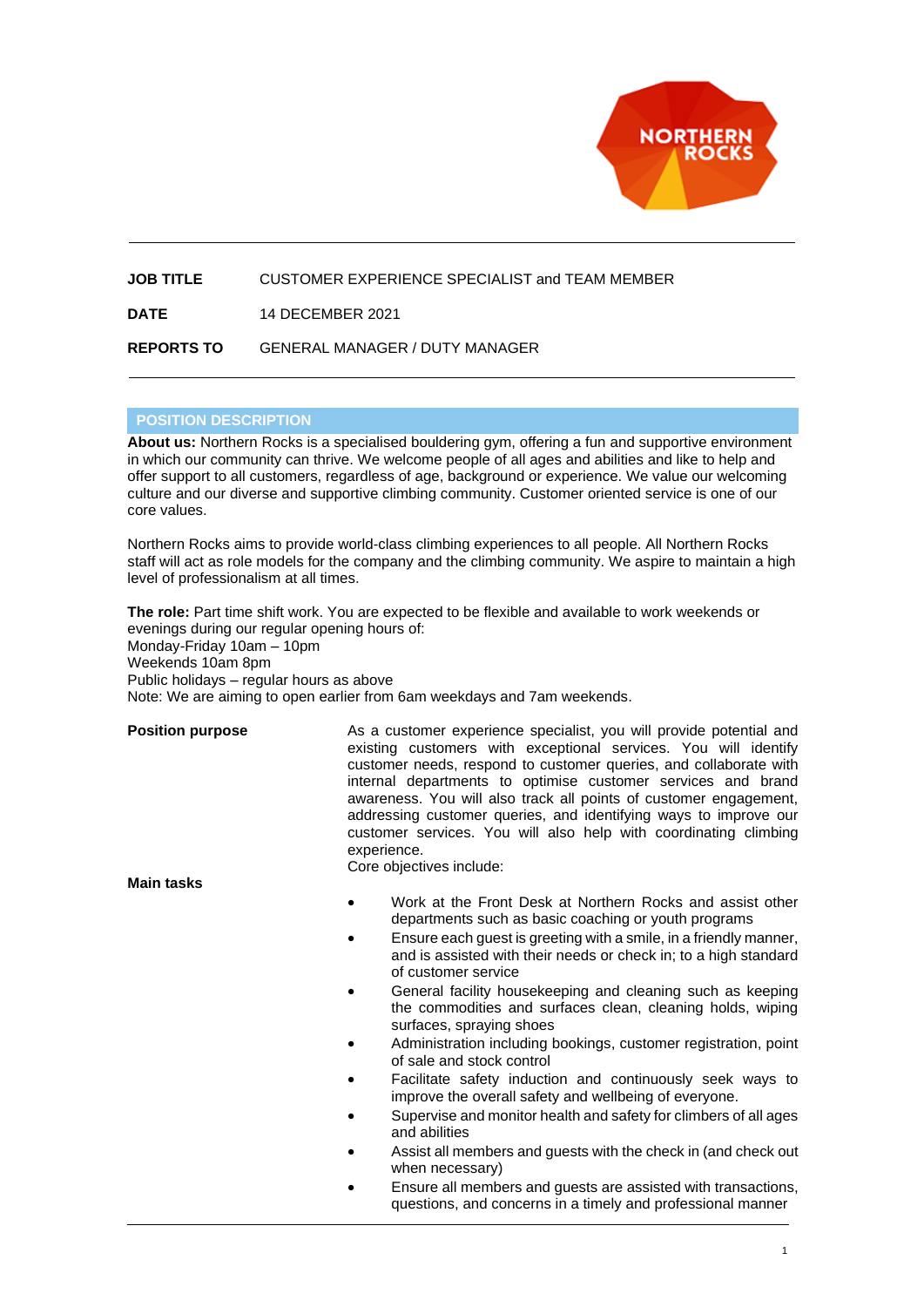|                             | Manage the inherent risks involved with climbing<br>$\bullet$<br>Work alongside fellow co-workers, keep each<br>other<br>$\bullet$<br>accountable, and communicate efficiently<br>Be continuously proactive in finding jobs to complete while on<br>duty, or in helping to progress or improve our services<br>Maintain all current policies and procedures concerned with<br>customer facing cleanliness and sanitation including but not<br>limited to the use of personal protective equipment (PPE)<br>Take initiative to help the team progress to our shared purpose<br>- discover ourselves and connect with others through climbing<br>The above list is not exhaustive and the role may change to meet the<br>overall objectives of the company. |
|-----------------------------|-----------------------------------------------------------------------------------------------------------------------------------------------------------------------------------------------------------------------------------------------------------------------------------------------------------------------------------------------------------------------------------------------------------------------------------------------------------------------------------------------------------------------------------------------------------------------------------------------------------------------------------------------------------------------------------------------------------------------------------------------------------|
| <b>Other Duties</b>         | Serving as the primary point of contact for customers<br>Managing correspondence via phone, email, social media and<br>$\bullet$<br>other avenues.<br>Responding to customer inquiries and solving issues in a timely<br>$\bullet$<br>fashion<br>Making and serving hot drinks such as tea and coffee (training<br>$\bullet$<br>provided)<br>Provide sales of gear and equipment from the pro shop;<br>become familiar with our products and be able to assist<br>customers with product purchasing, recommend the best<br>product for their needs                                                                                                                                                                                                        |
| <b>Required qualities</b>   | Professional approach<br>Ability to work under pressure<br>Organisational and time management skills<br>Excellent attention to detail<br>Build personal connections with members and guests<br>Provide excellent customer service<br>Solve problems and think fast on your feet<br>$\bullet$<br>Work well in both an individual and a collaborative environment<br>$\bullet$<br>Communicate effectively<br>Keep yourself and others accountable<br>Take initiative without prompting; be proactive                                                                                                                                                                                                                                                        |
| <b>Desired competencies</b> | Experience with climbing or bouldering<br>Experience or enthusiasm for coaching<br>Analytical thinking.<br>Initiative.<br>Business awareness.<br>Tenacity.<br>Positive approach to change.                                                                                                                                                                                                                                                                                                                                                                                                                                                                                                                                                                |
| <b>PERSON SPECIFICATION</b> |                                                                                                                                                                                                                                                                                                                                                                                                                                                                                                                                                                                                                                                                                                                                                           |
| Qualifications              | First aid certificate preferred.                                                                                                                                                                                                                                                                                                                                                                                                                                                                                                                                                                                                                                                                                                                          |

**Experience** • At least two years' experience as a customer experience specialist, or a similar customer support role.

> • Extensive experience in gathering and interpreting customer experience information.

• Experience working with RGPro preferred.